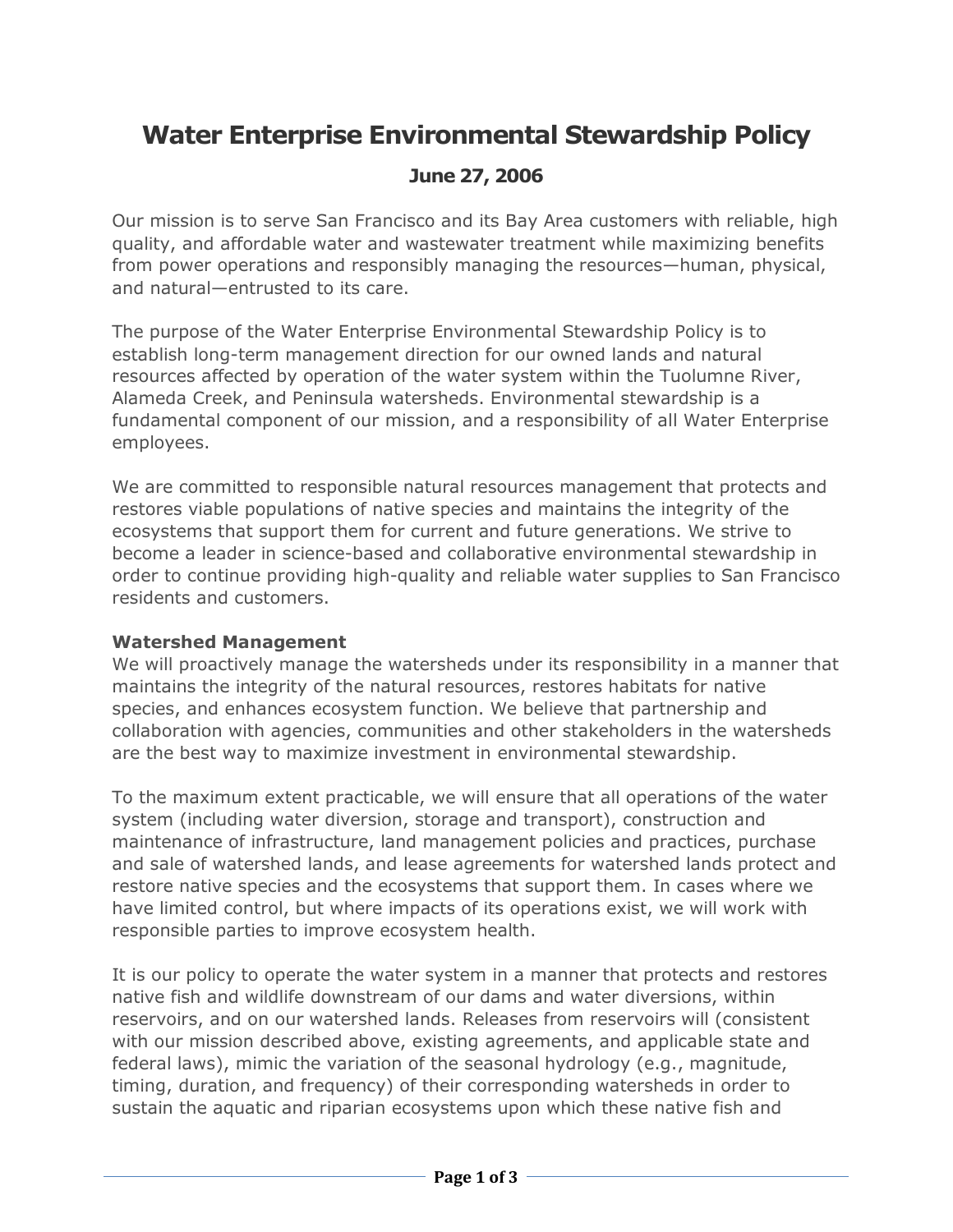wildlife species depend.

We will actively monitor the health of the terrestrial and aquatic habitats both under our ownership and affected by operations in order to continually improve ecosystem health. Relevant performance measures and indicators will be used to evaluate the effectiveness of implementation efforts under this policy.

#### Other Lands

Rights of way and properties in urban surroundings under our management will be managed in a manner that protects and restores habitat value where available, and encourages community participation in decisions that significantly interrupt or alter current land use in these parcels.

#### Public Involvement

We believe that public engagement is key to ensuring successful environmental stewardship. To that end, we will:

- Solicit input and collaboration on its plans and implementation from all interested and affected parties, including local, state, and federal agencies, non-governmental organizations, and members of the public.
- Encourage development of recreational uses that are compatible with protection and restoration of natural resources, and water quality and water supply reliability goals.
- Include communities and stakeholders in monitoring, restoration and other stewardship activities to the extent possible.
- Provide information and reports to the public that track activities related to implementation of this policy.

### Implementation Strategy

The Environmental Stewardship Policy will be integrated into our Water Enterprise planning and decision-making processes and also directly implemented through a number of efforts. Below are examples of areas for integration and specific activities that will further the goals of this policy.

- Implementation and updating of the existing Alameda and Peninsula Watershed Management Plans.
- Development of Habitat Conservation Plans for the Alameda and Peninsula Watersheds.
- Development and implementation of the Watershed and Environmental Improvement Program, which will cover the Tuolumne River, Alameda Creek, and Peninsula watersheds.
- Development of the Lake Merced Watershed Report.
- Active participation in local forums, including coordination with Yosemite National Park Service and Stanislaus National Forest in the Tuolumne River watershed, the Tuolumne River Technical Advisory Committee, the Alameda Creek Fisheries